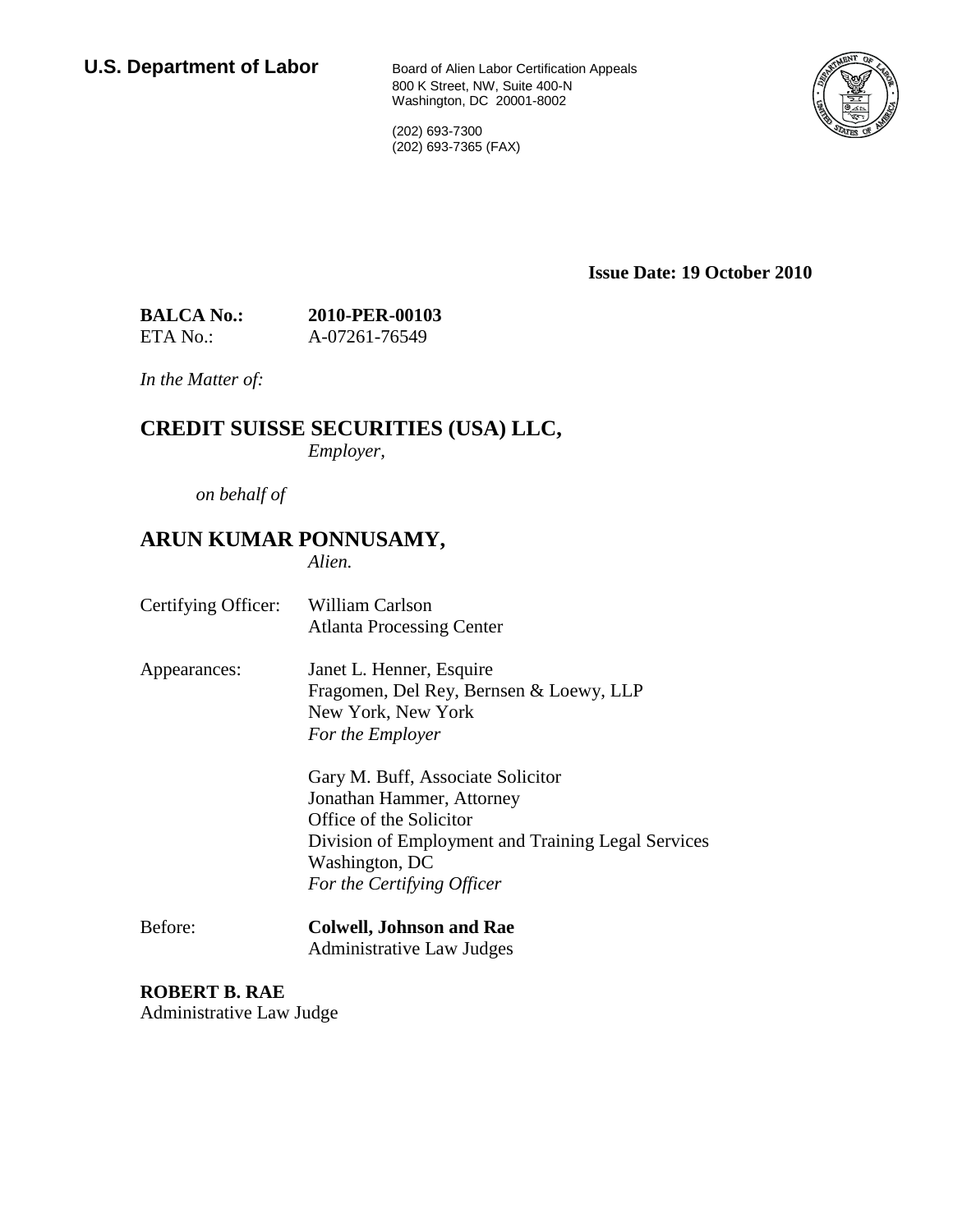## **DECISION AND ORDER AFFIRMING DENIAL OF CERTIFICATION**

**PER CURIAM.** This matter arises under Section 212 (a)(5)(A) of the Immigration and Nationality Act, 8 U.S.C. §1182(a)(5)(A), and the "PERM" regulations found at Title 20, Part 656 of the Code of Federal Regulations ("C.F.R.").

#### **BACKGROUND**

On October 3, 2007, the Certifying Officer ("CO") accepted for filing the Employer's Application for Permanent Employment Certification for the position of "Computer Software Engineers, Applications" located in Research Triangle Park, North Carolina.  $(AF 123-137).$ <sup>1</sup> The Employer listed the minimum education and experience requirements as a Master's degree and a computer science, MIS, CIS, or Engineering major, or a Bachelor's degree with five years of experience. (AF 24-25). The Employer stated that two years of experience as a software engineer would be acceptable alternate experience. (AF 25). Additionally, the Employer listed the prevailing wage determination ("PWD") as \$75,088.00 per year, and noted that the offered wage was \$77,000.00 per year. (AF 124). As the application was for a professional position, the Employer listed three additional types of recruitment, one of which was posting an advertisement on the Employer's website from July 10, 2007 to August 17, 2007. (AF 127).

On November 16, 2007, the CO issued an Audit Notification. (AF 119-122). In explaining the reason for the audit, the CO explained that "The employer's stated minimum requirements exceed the SVP [Specific Vocational Preparation] level assigned by O\*NET to the SOC code for the occupation identified in F-2 of ETA Form 9089, and the employer must, therefore, document its requirements as arising from business necessity." (AF 121). The CO stated that under 20 C.F.R. § 656.17(h)(1), "In order to establish business necessity, an employer must demonstrate the job duties and

 $<sup>1</sup>$  In this decision, AF is an abbreviation for Appeal File.</sup>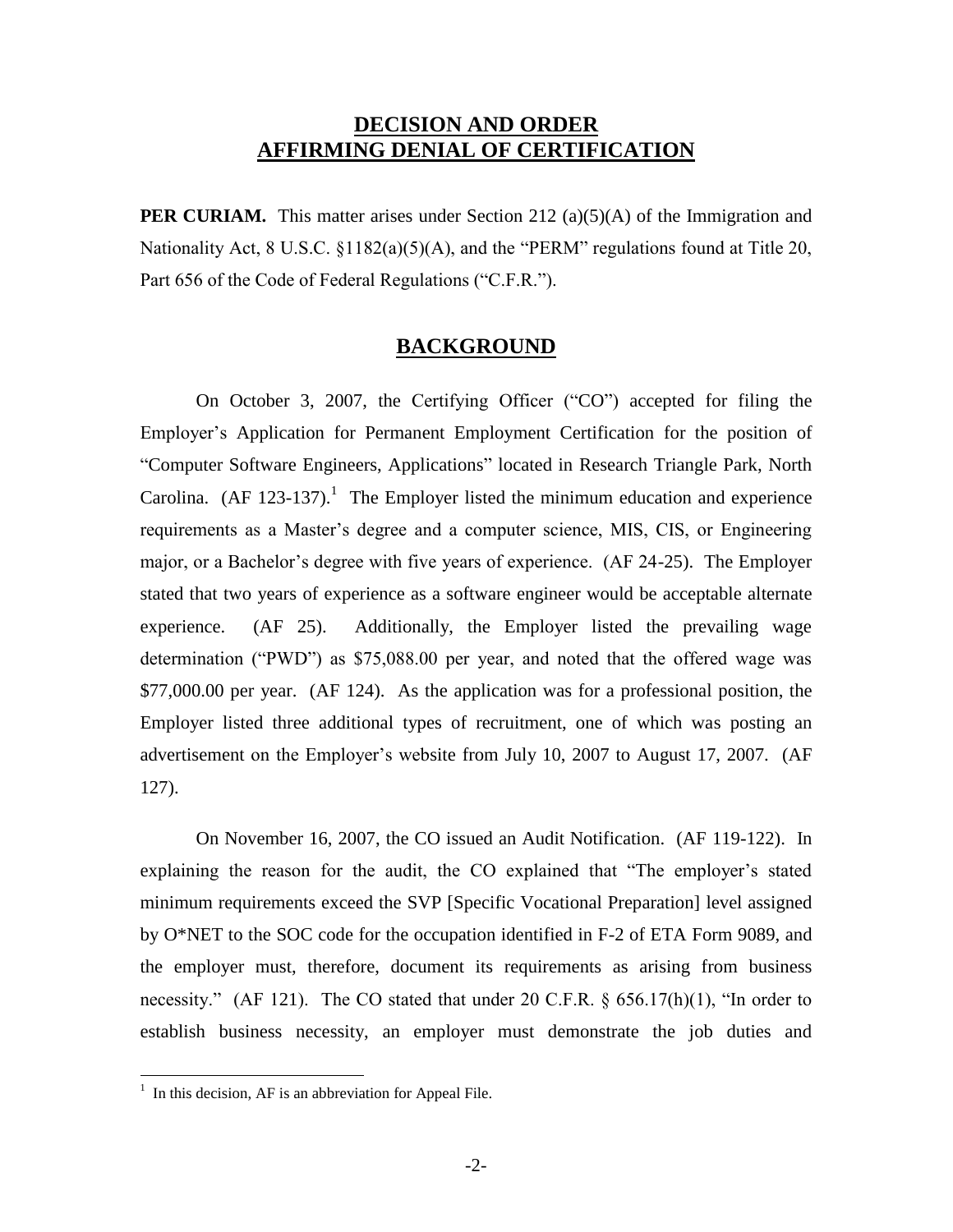requirements bear a reasonable relationship to the occupation in the context of the employer's business and are essential to perform the job in a reasonable manner." *Id.* Additionally, the CO directed the Employer to submit its recruitment documentation. (AF 119-120).

On December 14, 2007, the Employer responded to the Audit Notification and attached a copy of the ETA Form 9089; a letter explaining the business necessity of the position's requirements; a copy of the Employer's Notice of Filing; a recruitment report; a copy of the prevailing wage determination; a copy of the job order; a copy of two Sunday newspaper advertisements; a copy of the advertisement placed on www.jobsync.com; a copy of the Employer's employee referral program; and a copy of a printout from the Employer's website indicating that the Employer had current openings at its Center of Excellence in Research Triangle Park, North Carolina, in the areas of information technology, financial accounting, operations, product control, and accounts payable. (AF 34-117).

The CO denied certification on September 9, 2009. (AF 28-30). The CO denied certification because the Employer's Notice of Filing listed the offered wage as \$75,088- \$77,000 and the wage offered on the ETA Form 9089 was \$77,000. (AF 29). The CO also found that the Employer failed to provide adequate documentation that the second Sunday newspaper advertisement was published in The Herald-Sun on July 22, 2007, as indicated in the Employer's ETA Form 9089. (AF 29). Additionally, the CO determined that the Employer did not provide adequate documentation that it complied with the additional recruitment step of advertising the position on the Employer's website, because the printout from the Employer's website did not contain the text of the advertisement. Therefore, the CO found that the Employer did not demonstrate that the job opportunity was clearly open to any U.S. worker in accordance with the attestation requirements under 20 C.F.R.  $\S$  656.10(c) and did not demonstrate that the recruitment conducted apprised U.S. workers of the job opportunity per 20 C.F.R. § 656.17(f)(3). (AF 29-30).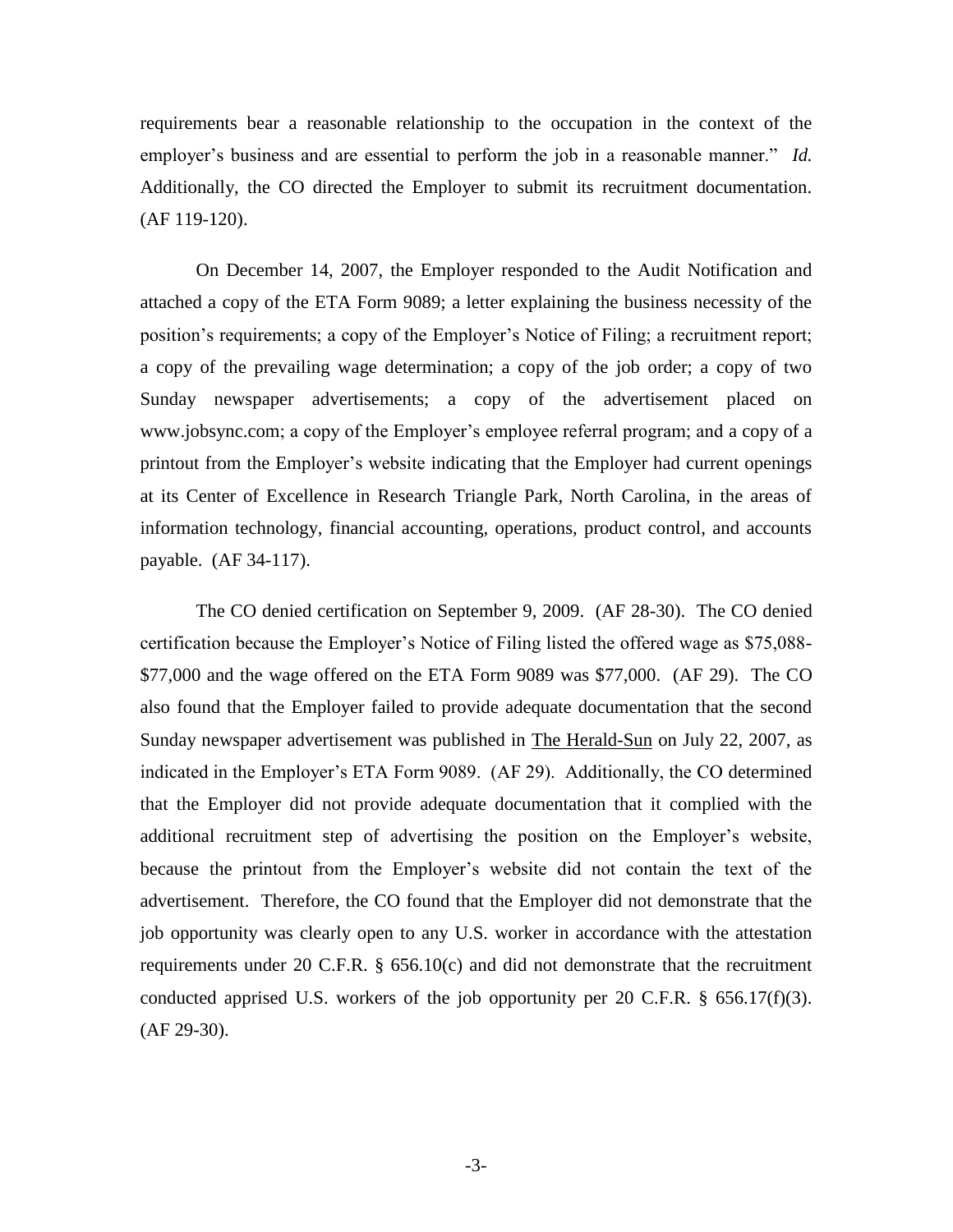On October 8, 2009, the Employer filed a request for review with BALCA. (AF 1-11). In the request, the Employer argues that the Notice of Filing permissibly stated a wage range that included the prevailing wage determination as the bottom of the wage range and the salary offered as the top end of the wage range. (AF 4). Secondly, the Employer asserts that the copies of the tearsheets of its newspaper advertisements in The Sun-Herald were substantially compliant with the terms of the regulations, and that the dateless photocopy of the second newspaper advertisement is a minor flaw. (AF 8). The Employer also submitted another copy of the newspaper advertisement.<sup>2</sup> (AF 19-20).

Regarding the CO's third ground for denial, the Employer contends that the website advertisement was specific enough to apprise U.S. workers of the job opportunity for which certification was sought. (AF 9). The Employer asserts that the evidence submitted displays the date that the pages were posted on the Employer's website and includes the job location in Research Triangle Park, North Carolina. (AF 9). The Employer also notes that the website includes a statement that the Employer is committed to staffing qualified information technology professionals at this location. (AF 9). Further, the Employer argues that the advertisement content requirements at 20 C.F.R. § 656.17(f)(3) do not apply to website advertisements, and therefore that the Employer's documentation of its website advertisement fully complies with the regulatory requirements.

The CO forwarded the case to BALCA on November 17, 2009, and BALCA issued a Notice of Docketing on December 7, 2009. The Employer filed a Statement of Intent to Proceed on December 16, 2009. The CO filed a Statement of Position on January 25, 2010, contending that in addition to being inadmissible, the documents submitted by the Employer with its request for review do not show the date on which the advertisements were published and therefore do not substantially comply with the

 $2$  The Employer indicated in its Request for Review that it was enclosing "a complete original version of the advertisement posted on Sunday, July 22, 2007." (AF 8, 19-20). The copies in the Appeal File that appear behind the Request for Review, however, do not show the date of the newspaper advertisement. (AF 19-20).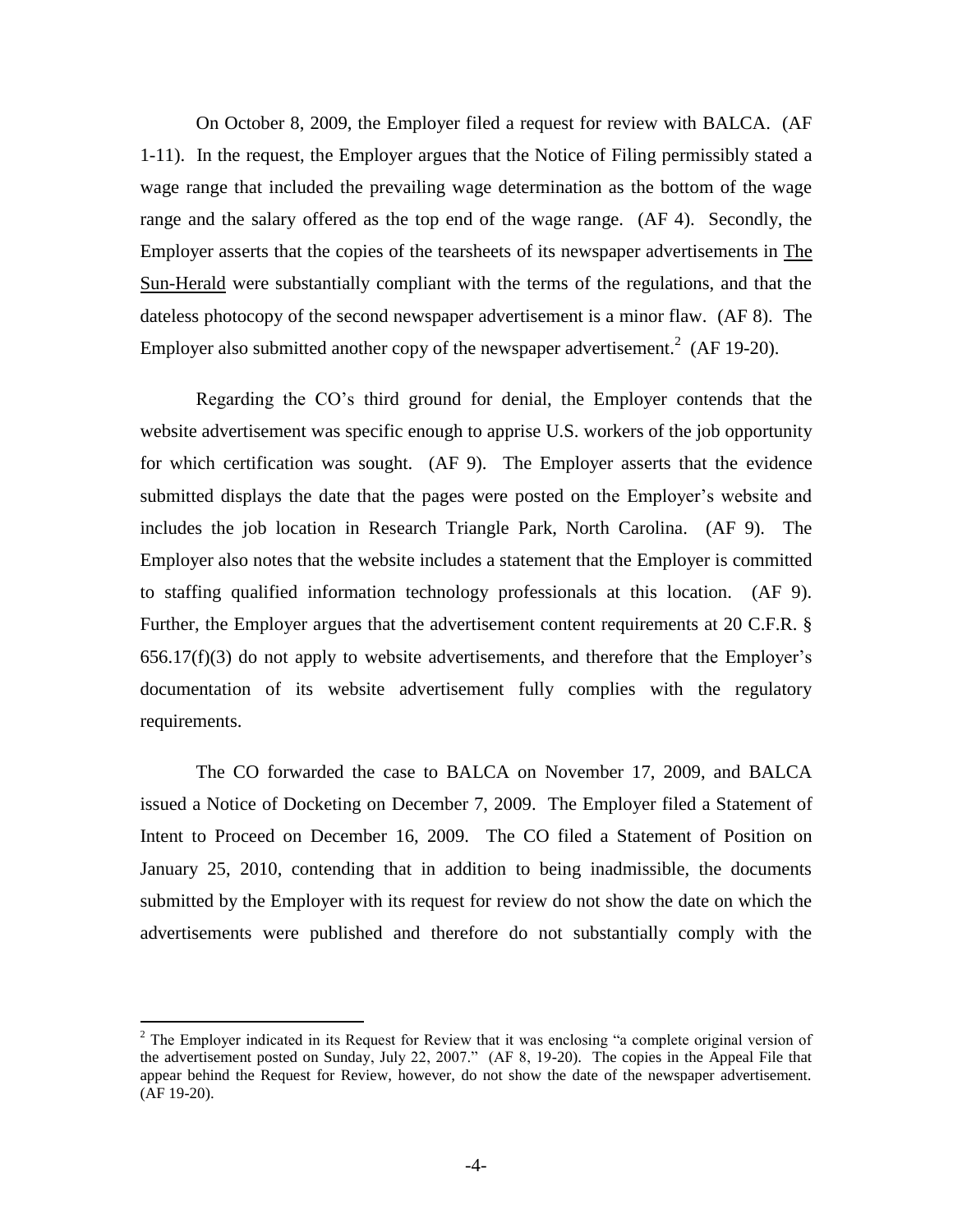regulatory requirements.<sup>3</sup> Secondly, the CO asserts that the Employer's documentation of its website advertisement is insufficient because it did not provide a description of the vacancy that was specific enough to apprise U.S. workers of the job opportunity for which certification is sought. The CO notes that the Employer's website printout does not list any specific position, skills, or qualifications, but rather only generally states "We currently offer career opportunities in the following areas: Information Technology; Financial Accounting; Operations; Product Control; Accounts Payable." (AF 98). The CO argues that a webpage printout that does not even mention the types of positions available cannot be found to apprise workers of the job opportunity for which certification is sought.

The Employer submitted an appellate brief on February 12, 2010. The Employer states that when it submitted its request for review, it submitted the original, dated, tearsheet of the newspaper advertisement. The Employer asserts that if the copy in the Appeal File did not show the date, it was a result of the CO's error, and not the Employer's. The Employer submitted dated copies of its newspaper advertisements in The Herald-Sun and contends that it is not new evidence because it always existed and was readily available upon request. Second, the Employer contends that the website advertisement contains sufficient information to apprise U.S. workers of the occupation, if not the job, in the application. The Employer maintains that the advertising content requirements in 20 C.F.R. § 656.17(f) only apply to newspapers of general circulation or in professional journals, and therefore the website advertisement need not comport with those content requirements. Additionally, the Employer asserts that its website documentation satisfies the Office of Foreign Labor Certification ("OFLC") FAQ response regarding requirements of advertising content.

#### **DISCUSSION**

PERM is an attestation based program. 20 C.F.R. § 656.10(c). Among other attestations, an employer must attest that the job opportunity in the permanent labor

 $3$  The CO did not mention and presumably has dropped the wage range issue in the Employer's Notice of Filing.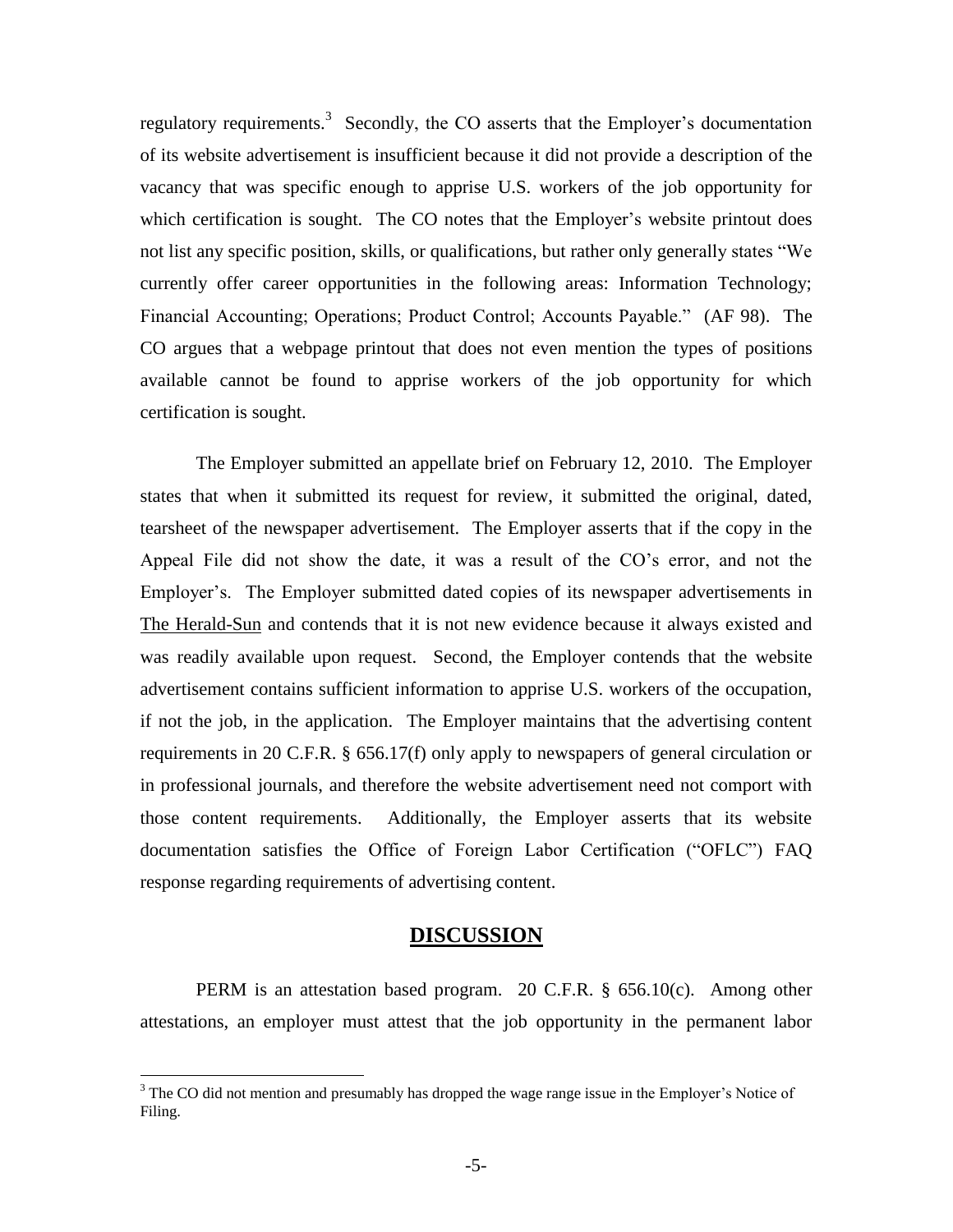application has been and is clearly open to any U.S. workers. 20 C.F.R.  $\S$  656.10(c)(8). Accordingly, the regulations require an employer to conduct mandatory recruitment steps and make a good-faith effort to recruit U.S. workers prior to filing an application for permanent alien labor certification. *See* 20 C.F.R. § 656.17; 69 Fed. Reg. 77326, 77348 (Dec. 27, 2004). When the position involved in the labor application is for a professional position, the employer must conduct at least three additional recruitment steps as well. 20 C.F.R. § 656.17(e)(1)(ii).

One of the additional recruitment steps an employer can utilize to advertise a professional position is to advertise the occupation involved in the application on the employer's own website. 20 C.F.R.  $\S$  656.17(e)(1)(ii)(B). This recruitment step can be documented by providing dated copies of pages from the site that advertises the occupation involved in the application. 20 C.F.R.  $\S$  656.17(e)(1)(ii)(B). While several of the additional recruitment steps permit an employer to advertise the job opportunity in mediums other than newspapers or journals, the regulations do not specifically list the content that must be included in such advertisements placed in order to fulfill the additional recruitment steps. However,  $\S$  656.17(f) lists the content requirements for advertisements placed in newspapers of general circulation or in professional journals. The regulation at § 656.17(f) requires that advertisements placed in newspapers of general circulation or in professional journals must:

(1) Name the employer;

(2) Direct applications to report or send resumes, as appropriate for the occupation, to the employer;

(3) Provide a description of the vacancy specific enough to apprise the U.S. worker of the job opportunity for which certification is sought;

(4) Indicate the geographic area of employment with enough specificity to apprise applicants of any travel requirements and where applicants will likely have to reside to perform the job opportunity;

(5) Not contain a wage rate lower than the prevailing wage rate;

(6) Not contain any job requirements or duties which exceed the job requirements or duties listed on the ETA Form 9089; and

(7) Not contain wages or terms and conditions of employment that are less favorable than those offered to the alien.

20 C.F.R. § 656.17(f). The CO argues that the advertising content requirements listed in § 656.17(f) also apply to website advertisements, and contends that the CO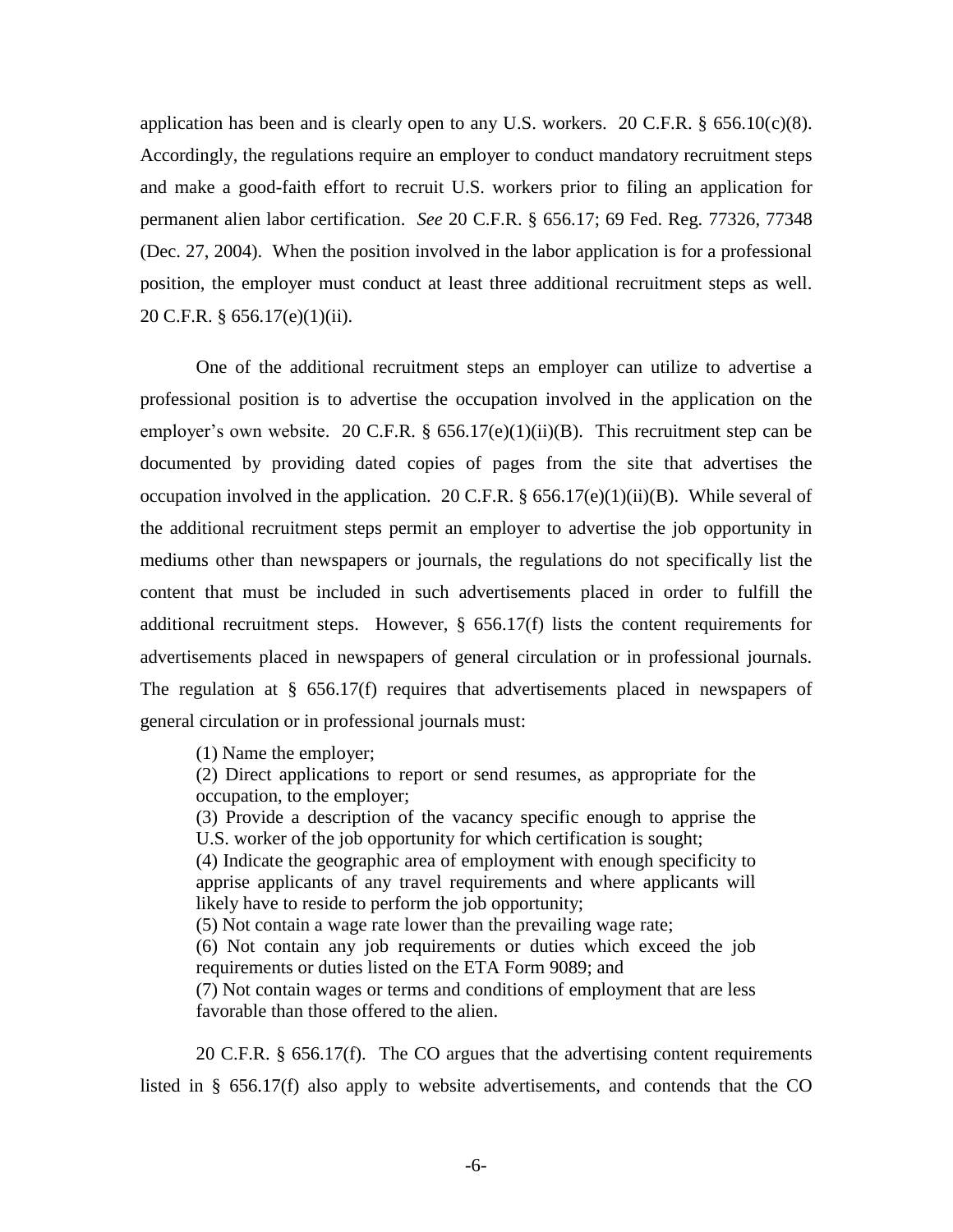properly denied certification because the Employer's website advertisement did not contain the information required under  $\S$  656.17(f). The Employer argues that the advertising content requirements at § 656.17(f) only apply to advertisements in newspapers and professional journals and do not apply to advertisements placed in relation additional recruitment steps. (AF 9).

While the content requirements listed in  $\S$  656.17(f) only explicitly apply to advertisements in journals and newspapers of general circulation, the additional recruitment steps must be interpreted in light of the other PERM regulations and the policy considerations embedded in the permanent labor certification program. The CO cannot grant certification unless there are no U.S. workers who are able, willing, qualified, and available. 20 C.F.R.  $\S$  656.1(a)(1). Therefore, an employer must make a good-faith effort to recruit U.S. workers for the position and the position involved in the labor application must be clearly open to U.S. workers. 20 C.F.R.  $\S$  656.10(c)(8); 69 Fed. Reg. at 77348.

The Employer suggests that the content requirements for advertisements placed on websites as additional recruitment are less demanding than what is required for advertisements placed in newspapers or journals as mandatory recruitment, based on regulatory history noting that the additional recruitment steps require employers to advertise for the occupation in the application, rather than the job opportunity. 69 Fed. Reg. at 77345. We disagree with the Employer's characterization of the purpose behind the additional recruitment steps.<sup>4</sup> The additional recruitment steps were not intended to be some sort of watered-down or cursory method of advertisement, but rather were intended "to ensure that the greatest number of able, willing, qualified, and available U.S. workers is apprised of the job opportunity."<sup>5</sup> The Employment and Training Administration ("ETA") explained in the preamble to the Final Rule that these additional recruitment steps were intended to replicate the usual methods used by the majority of

<sup>&</sup>lt;sup>4</sup> It is worth noting that both the "mandatory steps" and the "additional recruitment steps" are in fact mandatory for an employer filing a PERM application for a professional position. 20 C.F.R. §  $656.17(e)(1)(ii)$ .

 $5$  http://www.foreignlaborcert.doleta.gov/faqsanswers.cfm#adcont6 (last visited June 23, 2010).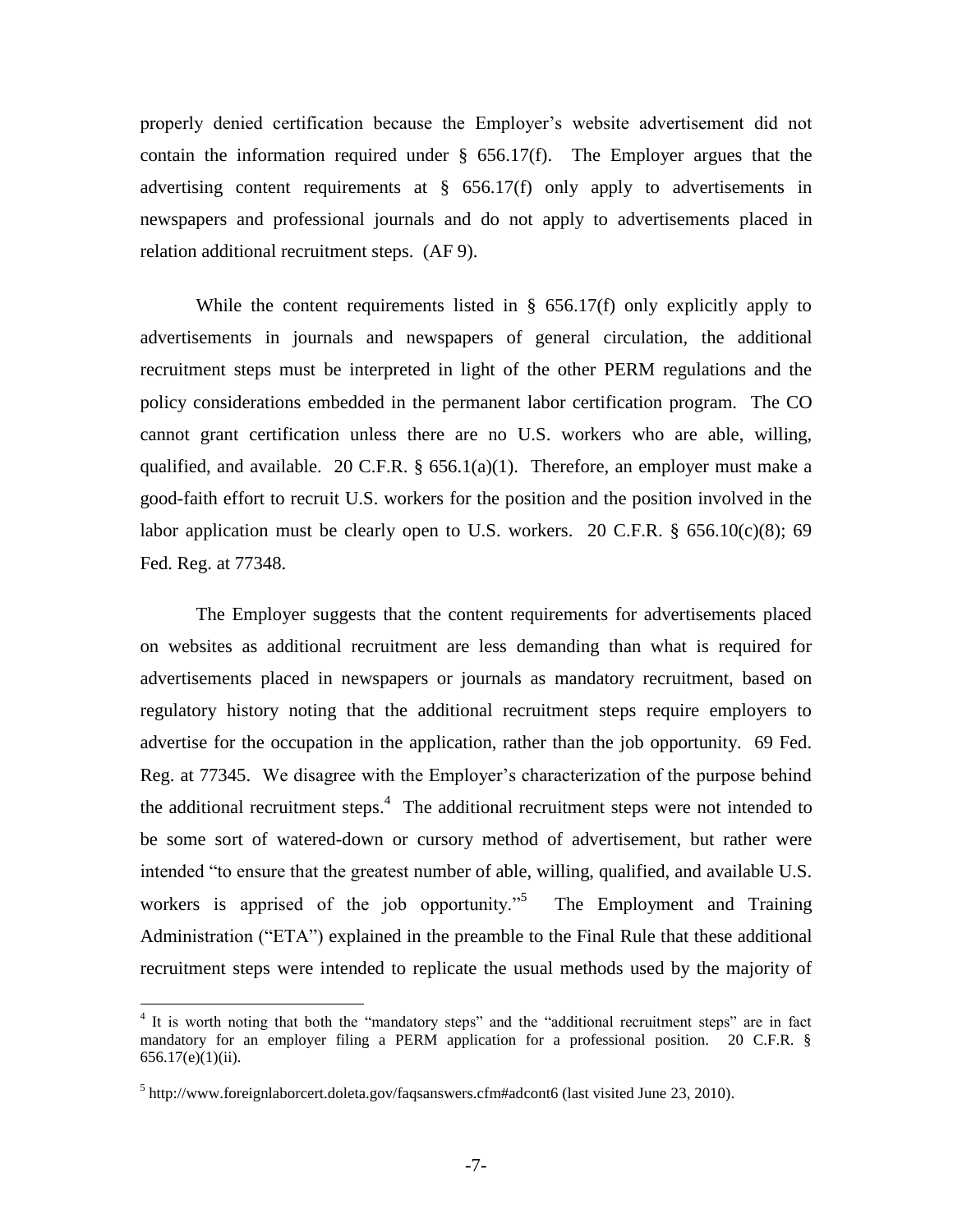employers that were seriously recruiting workers. 69 Fed. Reg. at 77345. The distinction between "occupation" and "job" is one that was only noted in the context of diffusing concerns that the additional recruitment steps would be cost-prohibitive because they would require an employer to tailor each advertisement to the specifics of the job. 69 Fed. Reg. at 77345 ("Allowing employers to recruit for the occupation involved in the application should also work to minimize employer costs to conduct special recruitment efforts solely to satisfy the alternative recruitment steps. In sum, we do not believe the cost to employers of the additional recruitment steps will be significant."). Therefore, the distinction, if any, between the content required for an advertisement for an "occupation" rather than a "job," is not one that negates the employer's duty to seriously recruit for the position in the labor application.

The requirements that the position in the labor application must clearly be open to U.S. workers,<sup>6</sup> that the employer must recruit U.S. workers in good faith, and that the CO can only certify the application if there are no available U.S. workers to perform the position implicitly require that all advertisements placed by an employer must have the purpose and effect of apprising U.S. workers of the job opportunity. In order for U.S. workers to know about the job opportunity, the advertisements placed to fulfill the additional recruitment steps must contain sufficient information about the position. We hold that all advertisements placed by employers in fulfillment of the additional recruitment steps must comply with the advertisement content requirements listed in §  $656.17(f)$ .<sup>7</sup> To hold otherwise would undermine the very purpose of the additional

 $6$  This is not the first occasion that we have considered the applicability of the advertisement content requirements in § 656.17(f) in light of the attestation requirement that the position be clearly open to U.S. workers. In *Jesus Covenant Church*, 2008-PER-200 (Sept. 14, 2009), we accepted the CO's argument that the attestation requirement that the job opportunity be clearly open to any U.S. worker required the employer to comply with the advertisement content requirement at  $\S 656.17(f)(5)$  and not list a wage on the SWA job order that was less than the wage offered to the alien. In *Jesus Covenant Church*, the employer listed a wage in the SWA job order that was the same as the prevailing wage determination, but 28 cents less than the wage offered to the alien, and the majority found that this was a harmless typographical error that did not lead us to conclude that the job was not clearly open to any U.S. worker.

 $<sup>7</sup>$  We make no determination about the content required for additional recruitment steps other than those</sup> that are "advertisements" placed by an employer. *See* §§ 656.17(e)(1)(ii)(A),(D),(F), and (H) (permitting an employer to recruit at job fairs, to conduct on-campus recruiting, to use private employment firms, and to use a campus placement office).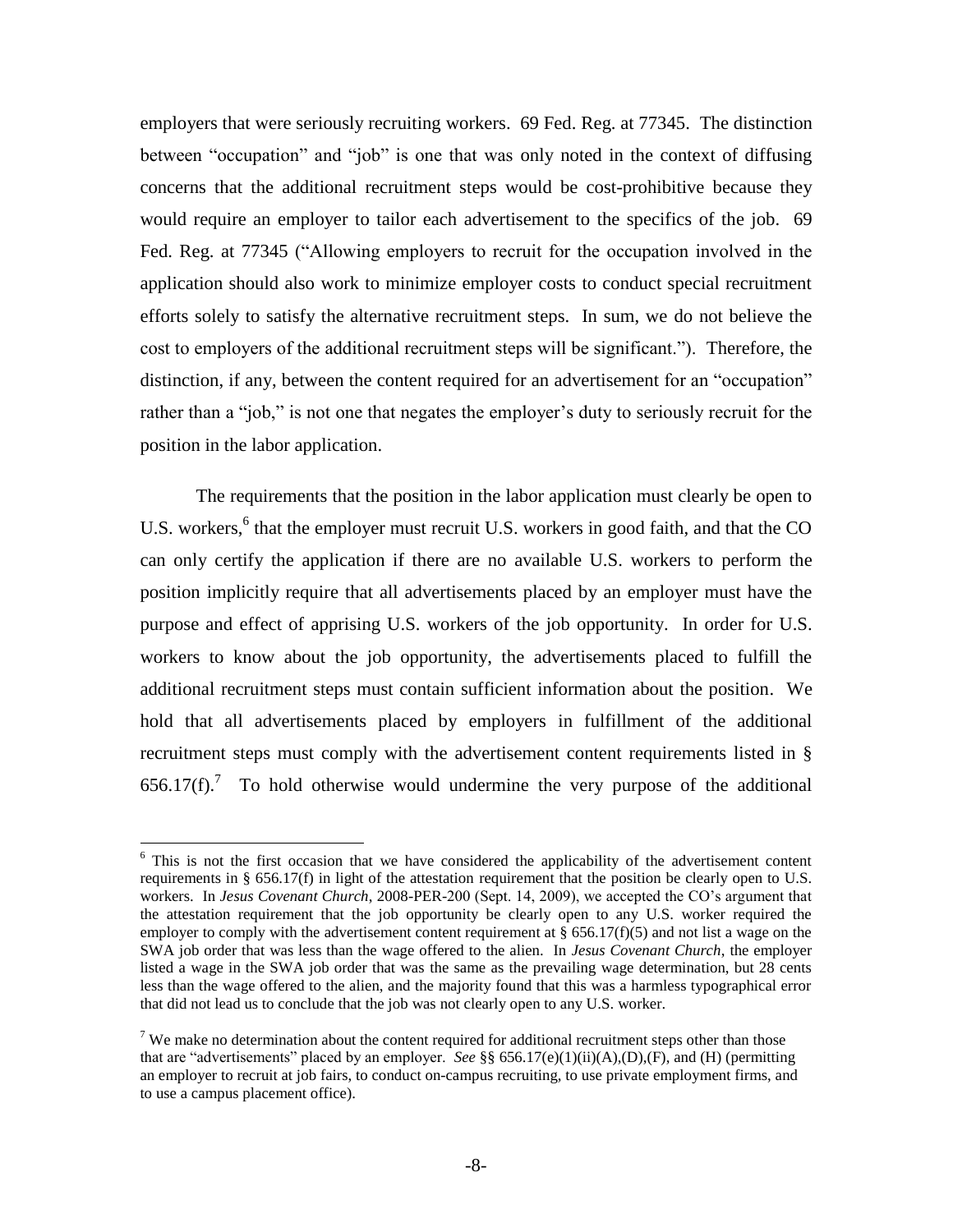recruitment steps and prevent the CO from verifying that there are not sufficient U.S. workers who are able, willing, qualified, and available to work in the position.

Employers have been on notice of the agency's interpretation of the regulation. The OFLC website includes a response to a Frequently Asked Question ("FAQ") describing the general requirements of any advertisement. $8$  The FAQ response states that:

The regulation does not require employers to run advertisements enumerating every job duty, job requirement, and condition of employment. As long as the employer can demonstrate a logical nexus between the advertisement and the position listed on the employer's application, the employer will meet the requirement of apprising applicants of the job opportunity. An advertisement that includes a description of the vacancy, the name of the employer, the geographic area of employment, and the means to contact the employer to apply may be sufficient to apprise potentially qualified applicants of the job opportunity.

While this OFLC FAQ response is not a regulation, it is "a very powerful method of disseminating information and undoubtedly provide[s] helpful guidance to applicants and their representative." *HealthAmerica*, 2006-PER-1 (July 18, 2006) (en banc), slip op. at 12. Additionally, we note that these content requirements are consistent with the interpretation of the PERM regulations offered by notable members of the immigration bar. *See* Edward R. Litwin & Marcine A. Seid, *Filing Labor Certification Applications Under the PERM Regulations, in* NAVIGATING THE FUNDAMENTALS OF IMMIGRATION LAW, 110 (Betsy Lawrence ed. 2010) (noting that while the regulations do not specify the advertisement content requirements for advertisements placed as additional recruitment steps, "[a]t a minimum, the information required for newspaper advertisements should also be communicated in each additional recruitment step: the name of the employer; directions on how to contact the employer; a description of the job, specific enough to apprise U.S. workers of the job opportunity; and the geographic area of employment.").

In this case, the Employer indicated on its Form 9089 that it placed an advertisement on its own website from July 10, 2007 to August 17, 2007. (AF 127). In

 $8$  http://www.foreignlaborcert.doleta.gov/faqsanswers.cfm#adcont1 (last visited June 23, 2010).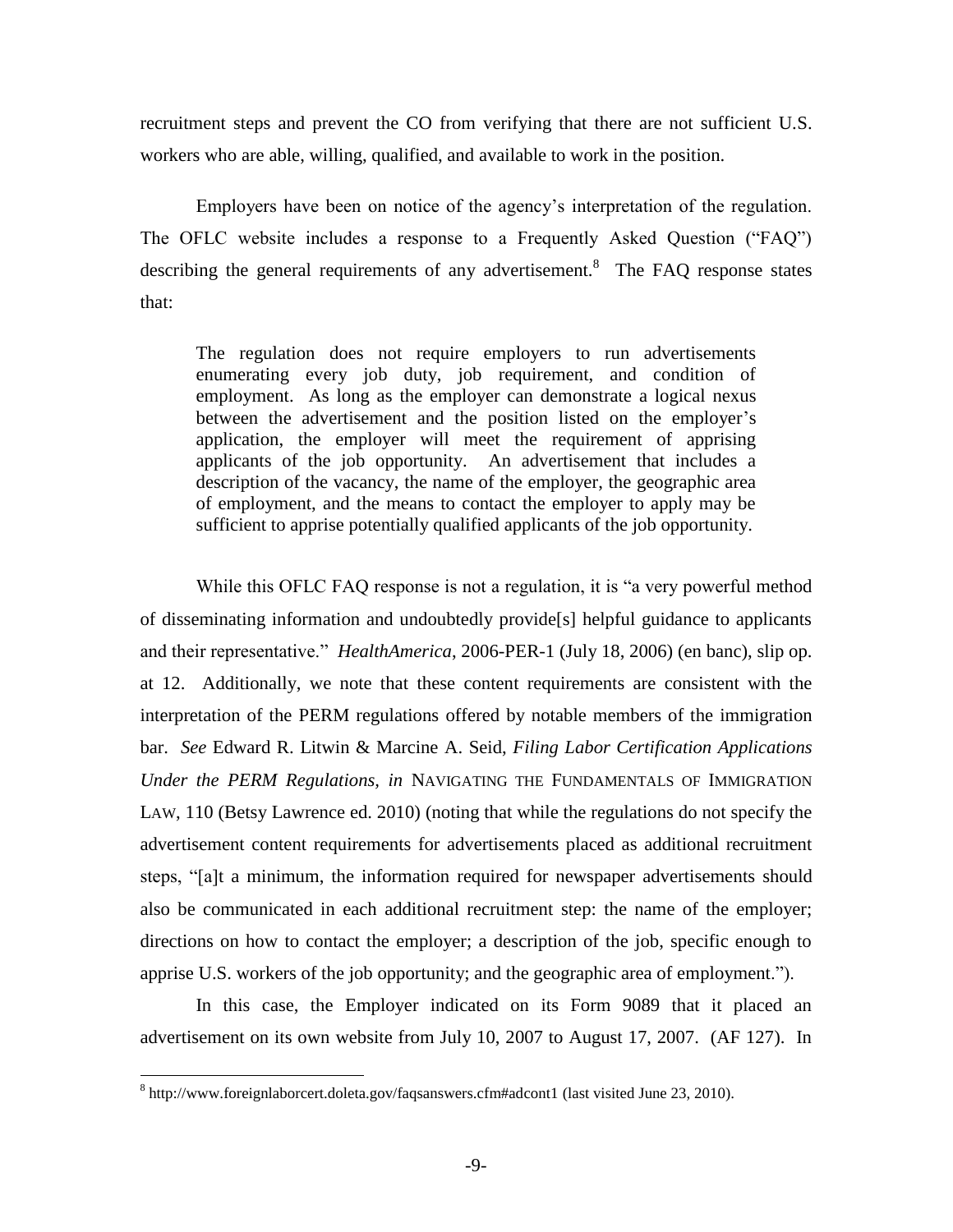response to an audit, the Employer submitted copies of the advertisement on its website. On the page titled, "Career Opportunities," the Employer states that it has employment opportunities in the following areas: Alternative Investments; Equities; Finance, Administration & Operations; Fixed Income; Information Technology; Investment Banking; and Private Banking USA.  $(AF 96, 100)^9$  On the same page, under the heading "Center of Excellence Opportunities," the Employer stated that it was seeking employees in the areas of applications development, information technology, and operations, for its Raleigh-Durham, North Carolina location. (AF 97, 101). The website also instructed potential applicants to visit the "Center of Excellence" section of its website. (AF 97, 101). The "Center of Excellence" section of the Employer's website states that it has career opportunities in the following areas: Information Technology; Financial Accounting; Operations; Product Control; and Accounts Payable at its location in Research Triangle Park, North Carolina. (AF 98, 102).

The Employer argues that the advertisements placed on the Employer's website were specific enough to apprise U.S. workers of the occupation involved in the application because the webpage shows the date of posting, the location of the job opportunities, a list of several areas of employment that it has openings in, and a statement that the employer is committed to staffing qualified information technology professionals at this location. (AF 9). We disagree. The occupation involved in this labor certification is "Computer Software Engineer, Applications." (AF 124). The Employer's website advertisement did not direct applicants to send resumes to the employer or provide a description of the vacancy. The website advertisement is merely a generalized list of several broad and vague areas of employment and does not contain the information required under the regulations to apprise U.S. workers of the job opportunity in the labor application.

The CO properly denied certification because the Computer Software Engineer position was not clearly open to U.S. workers. As we find that the CO properly denied

<sup>&</sup>lt;sup>9</sup> AF 96 corresponds to the Employer's Career Opportunities webpage dated July 10, 2007, and AF 100 corresponds to the Employer's Career Opportunities webpage dated August 17, 2007.